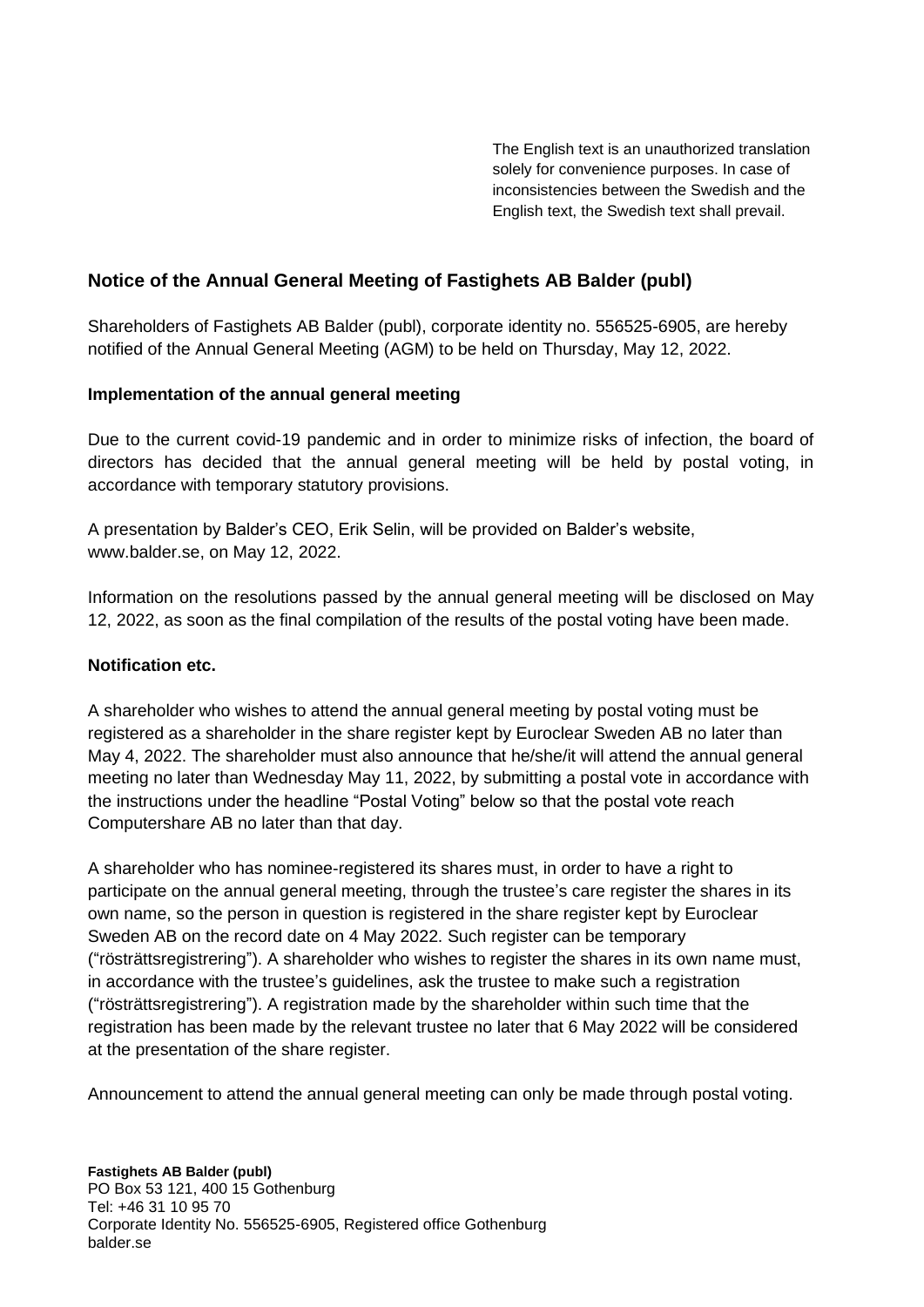#### **Postal voting**

The shareholders may exercise their voting rights at the annual general meeting only by voting in advance, so called postal voting in accordance with section 22 of the Act (2022:121) on temporary exceptions to facilitate the execution of general meetings in companies and other associations.

For postal voting, a certain form must be applied. The form is available at Balder's website, www.balder.se. The form, completed and signed, is a valid registration to participate in the annual general meeting.

The completed form shall be sent to Computershare AB, "Balder's annual general meeting 2022", Box 5267, 102 46 Stockholm or through e-mail to [proxy@computershare.se.](mailto:proxy@computershare.se) The completed form shall reach Computershare AB no later than Wednesday May 11, 2022.

A shareholder who is a physical person may also, by verification with BankID, submit his/her postal vote electronic by Balder's website, www.balder.se. To be valid as a registration to the annual general meeting, such electronic signature shall be registered no later than Wednesday May 11, 2022.

If a shareholder who is represented by proxy wishes to submit a postal vote, a written authorization for the proxy shall be enclosed with the postal voting form. A proxy form is available at Balder's website, www.balder.se. If the shareholder is a legal person a proof of registration or other authorization document shall be enclosed with the form.

Shareholders may not insert any specific instructions or terms to the postal vote. If so happens, the vote (i.e., the entire postal vote) is invalid. The form for postal voting contains further instructions.

#### **Provision of documents**

The annual report, auditor's report, remuneration report, and proposal and statements regarding the item 15 and 16 of the agenda will be held available by the company, with the address Parkgatan 49, Gothenburg, from April 21, 2022. Copies of the documents will be sent to the shareholders who request it and who provide their postal address. All documents will be submitted at the AGM by available at Balder's head office Parkgatan 49, Göteborg and on the company's website www.balder.se. Information on the proposed members of the board is also available on the website.

#### **Number of shares and votes**

On the date this notice is being published, the total number of shares in the company amounted to 186 500 000, divided into 11 229 432 shares of Class A, and 175 270 568 shares of Class B. Shares of Class A carry one vote while shares of Class B carry 1/10 vote. The company does not own any of the outstanding shares.

**Fastighets AB Balder (publ)** PO Box 53 121, 400 15 Gothenburg Tel: +46 31 10 95 70 Corporate Identity No. 556525-6905, Registered office Gothenburg [balder.se](http://www.balder.se/)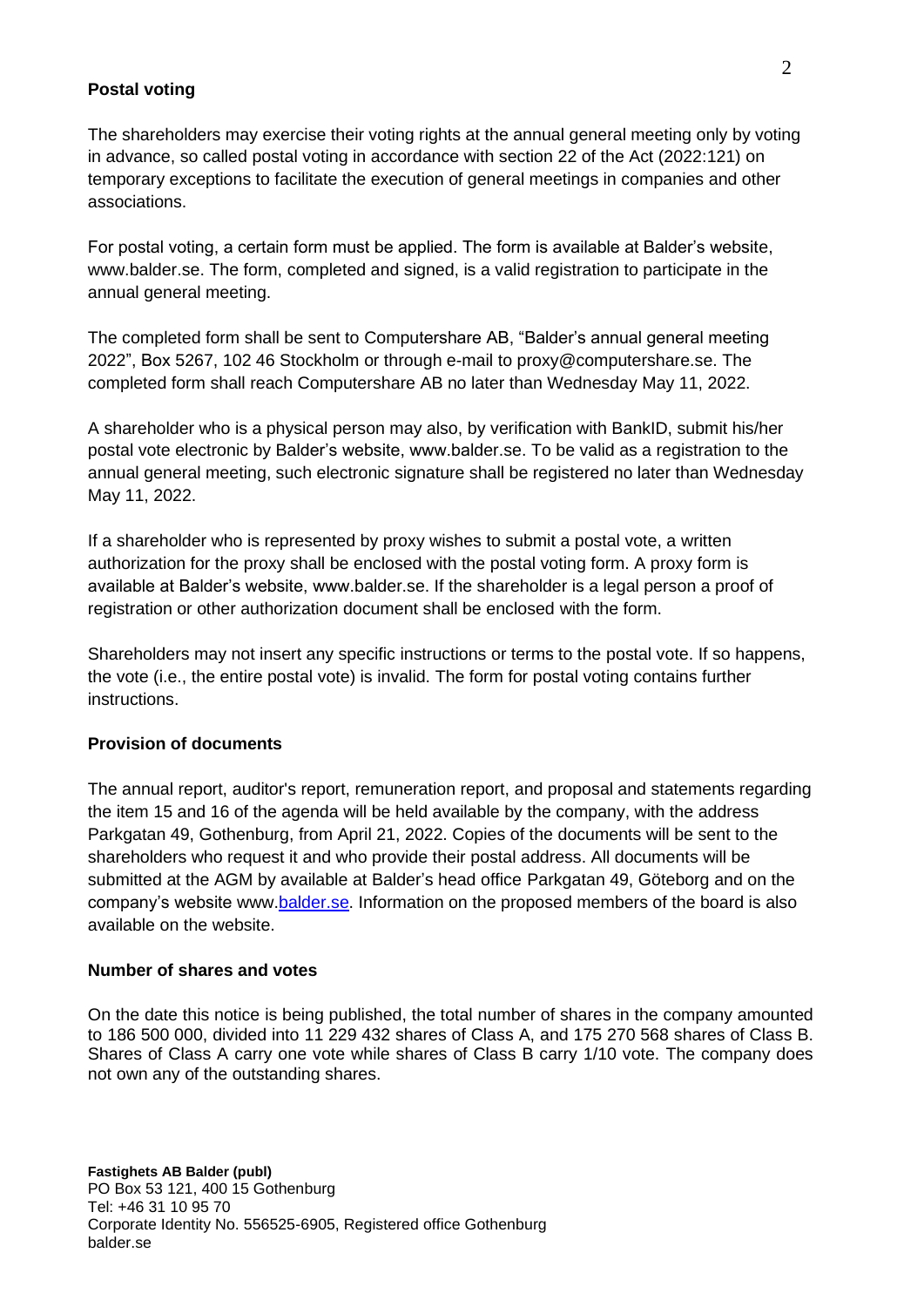## **Proposed agenda**

- 1. Opening of the AGM.
- 2. Election of chairman of the AGM.
- 3. Drafting and approval of the voting list.
- 4. Election of one person to verify the minutes.
- 5. Review as to whether the AGM has been duly convened.
- 6. Approval of the agenda for the AGM.
- 7. Presentation of the annual report, the auditors' report, the consolidated accounts and the auditors' report for the group.
- 8. Resolutions regarding
	- a) adoption of the income statement and balance sheet and the consolidated income statement and consolidated balance sheet.
	- b) allocation of the company´s profits and losses as set forth in the adopted balance sheet
	- c) discharge from liability for board members and the CEO.
- 9. Determination of the number of board members.
- 10. Determination of fees for the board of directors and auditors.
- 11. Election of board members.
- 12. Resolution regarding appointment of members to the nomination committee.
- 13. Resolution to adopt the remuneration report submitted by the board of directors.
- 14. Resolution to adopt guidelines for remuneration to senior executives.
- 15. Resolution to authorize the board to resolve upon new issue of shares.
- 16. Resolution to authorize the board to resolve on acquisition and sale of the company's own shares.
- 17. Share split and amendment to the Articles of Association
- 18. Closing of the AGM.

## **Proposals for resolution**

The nomination committee, whose members have been appointed in accordance with the instructions that were decided at the AGM 2021 has been composed of Jesper Mårtensson (appointed by Erik Selin Fastigheter AB) and Rikard Svensson (appointed by Arvid Svensson Invest AB), who together represent approximately 64 percent of the total number of votes in the company, and Lars Rasin, chairman of the nomination committee.

## *Election of the chairman of the AGM (item 2)*

The nomination committee proposes that the chairman of the board, Christina Rogestam, to be appointed as the chairman of the AGM, or – in the case Christina Rogestam´s impediment, - the person the nomination committee assign.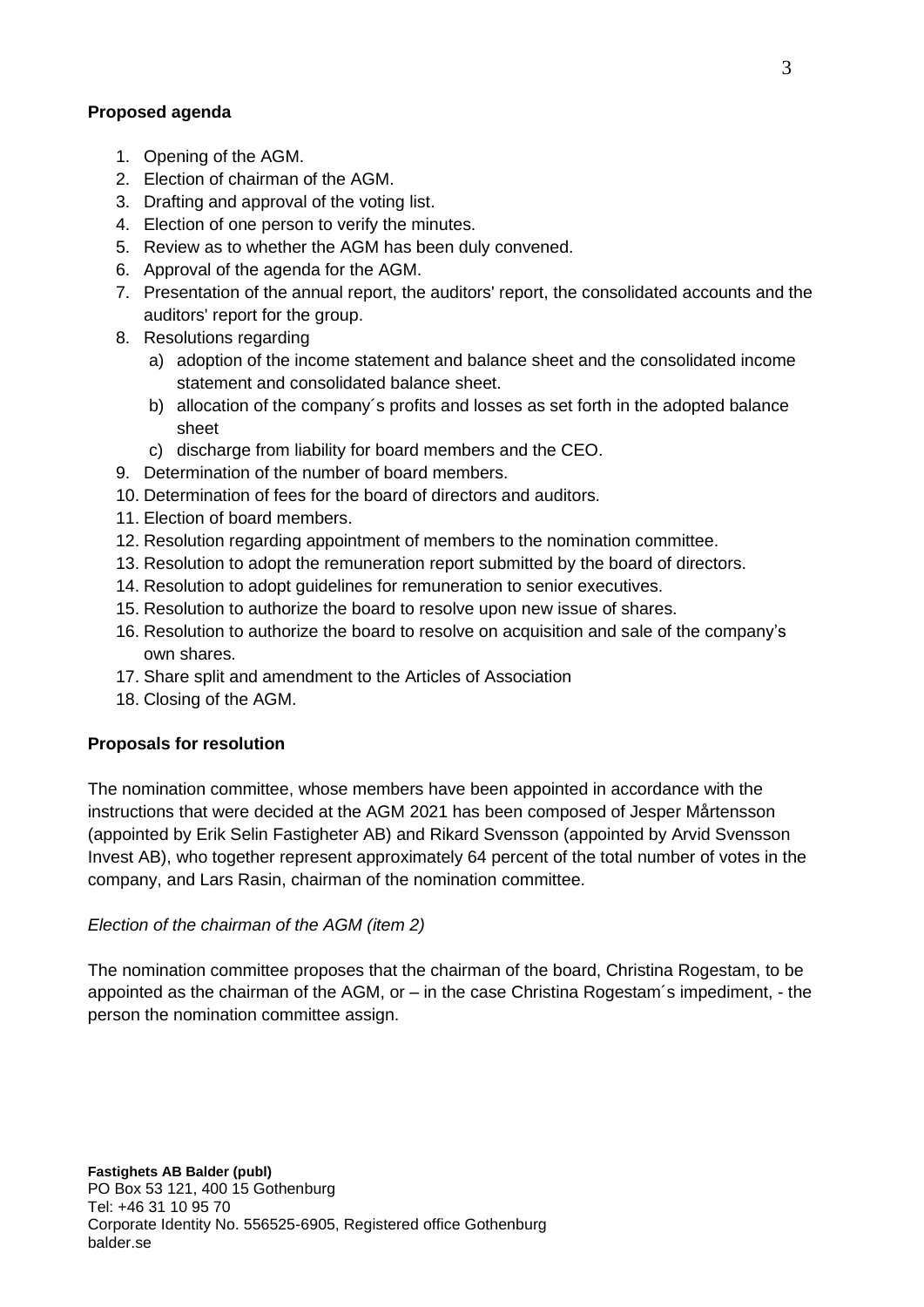The proposed voting list is drawn up by Computershare AB on Balder's request and is based on the share register of the AGM and received postal votes, controlled and verified by the person elected to verify the minutes.

# *Election of a person to verify the minutes (item 4)*

The board of directors propose that Uwe Löffler, shareholder in the company, or – in case of Löffler's impediment – the person who the board of directors' assign, to verify the minutes. The person elected to verify the minutes shall also verify the voting list and that the submitted postal votes are correctly transcribed in the minutes of the AGM.

# *Resolution regarding appropriation of the company's profit and dividend (item 8 b)*

The board proposes that the AGM resolves that the shareholders shall not obtain any dividend.

# *Determination of the number of board members (item 9)*

The nomination committee proposes that the board shall consist of five board members and no deputies.

# *Determination of fees to the board and auditors (item 10)*

The nomination committee proposes an unaltered fixed directors' fees in the total of SEK 560,000 to be paid and distributed as follows: SEK 200,000 to the chairman of the board and SEK 120,000 to each of the other board members elected by the AGM and who are not employed by the company.

The nomination committee proposes that auditor's fees shall be paid against approved account.

# *Election of board members (item 11)*

The nomination committee proposes re-election, for the time until the next AGM, of Christina Rogestam, Erik Selin, Fredrik Svensson, Sten Dunér and Anders Wennergren. Christina Rogestam is proposed to be re-elected as chairman of the board.

The registered auditor firm Öhrlings PricewatershouseCoopers AB, with the certified public auditor Bengt Kron as mainly responsible, is elected as auditor of the company until end of the AGM 2023.

## *Resolution regarding nomination committee (item 12)*

The nomination committee proposes the AGM to decide on instructions for appointing the members of the nomination committee.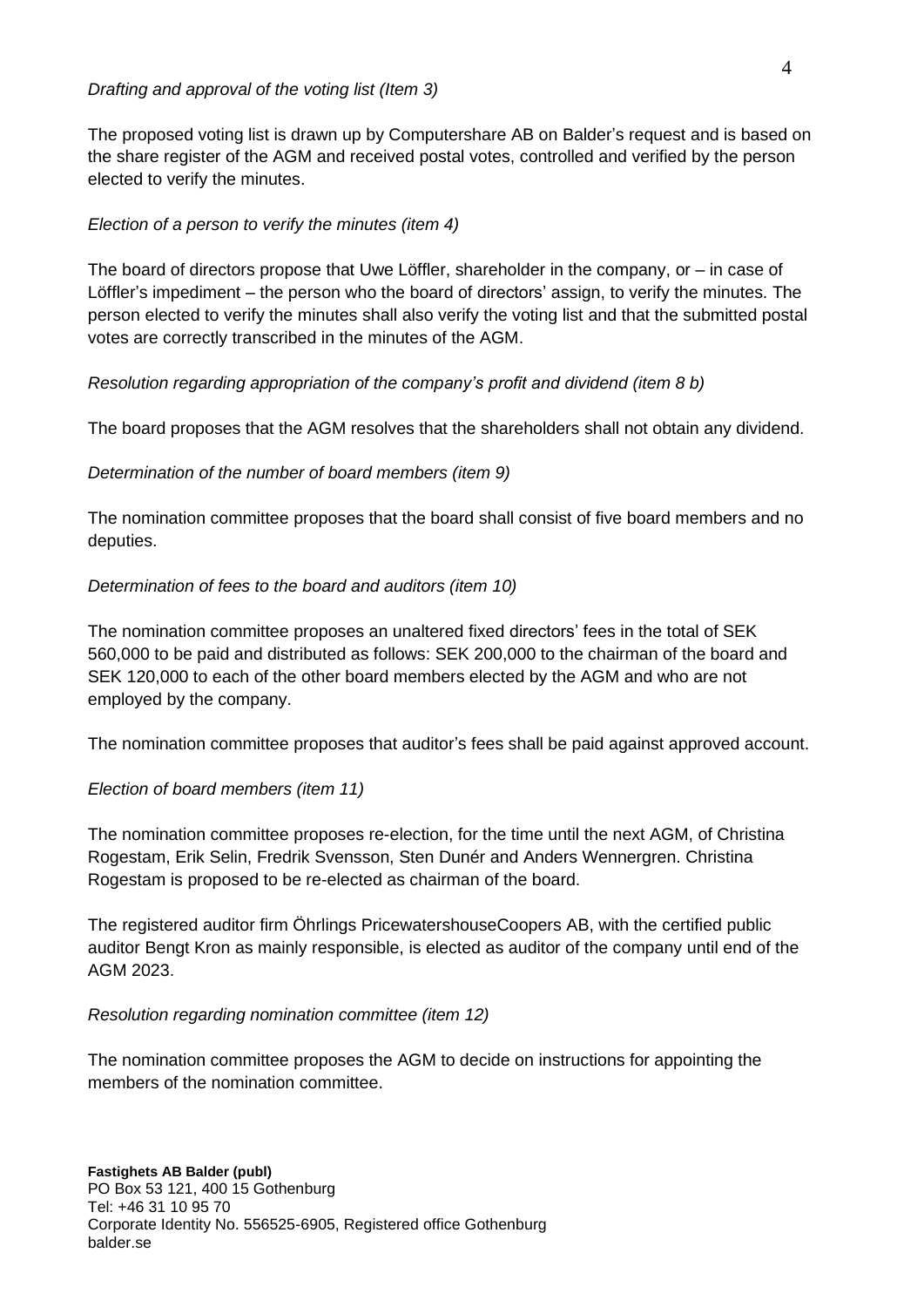The nomination committee shall consist of three members. Two members shall be appointed by the two largest shareholders in the company and Lars Rasin as the third member of the committee. The names of the two members being appointed by the two largest shareholders, and the names of the two largest shareholders, shall be published not later than six months before the annual general meeting 2023 and shall be based on the known interests immediately prior to the publication. The mandate period of the nomination committee lasts until next nomination committee has been duly appointed and its mandate period has started. Lars Rasin shall be the chairman of the nomination committee.

If Lars Rasin makes an early resignation as the chairman of the nomination committee, the chairman of the board of directors shall assign a new member of the nomination committee, who also shall be the committee's chairman until the next general meeting of the company. If any other of the members of the nomination committee makes an early resignation, the shareholder who has appointed the member shall appoint a new member without delay.

The members of the nomination committee shall not receive any remuneration by Fastighets AB Balder (publ).

### *Resolution to adopt the remuneration report (item 13)*

The board of directors propose that the AGM adopt the remuneration report submitted by the board of directors.

### *Resolution regarding guidelines for remuneration to senior executives (item 14)*

The board of directors proposes that the AGM resolve on guidelines for salary and other remuneration to senior executives in Balder, which shall apply until the time of the annual general meeting 2023.

#### Application

These guidelines shall apply on management of the Balder group. The guidelines shall apply on agreed remunerations and alterations of already agreed remunerations after the adoption of the guidelines by the AGM 2022. The guidelines do not apply on remunerations resolved by the general meeting. These guidelines also apply on board members elected by the general meeting in Balder. Board members may receive compensation in cash, in addition to the board remuneration, for services made for the company. Such compensation shall not exceed an amount corresponding to the board remuneration resolved by the AGM.

#### The guidelines promotion of Balder's business strategy, long term interests and sustainability

Balder's overall business strategy is to create value through a local connection while purchasing, developing, and managing commercial properties in city centers and residential properties in communities with growth and a positive development.

For further information about the company's business strategy, please visit www.balder.se.

#### **Fastighets AB Balder (publ)** PO Box 53 121, 400 15 Gothenburg Tel: +46 31 10 95 70 Corporate Identity No. 556525-6905, Registered office Gothenburg [balder.se](http://www.balder.se/)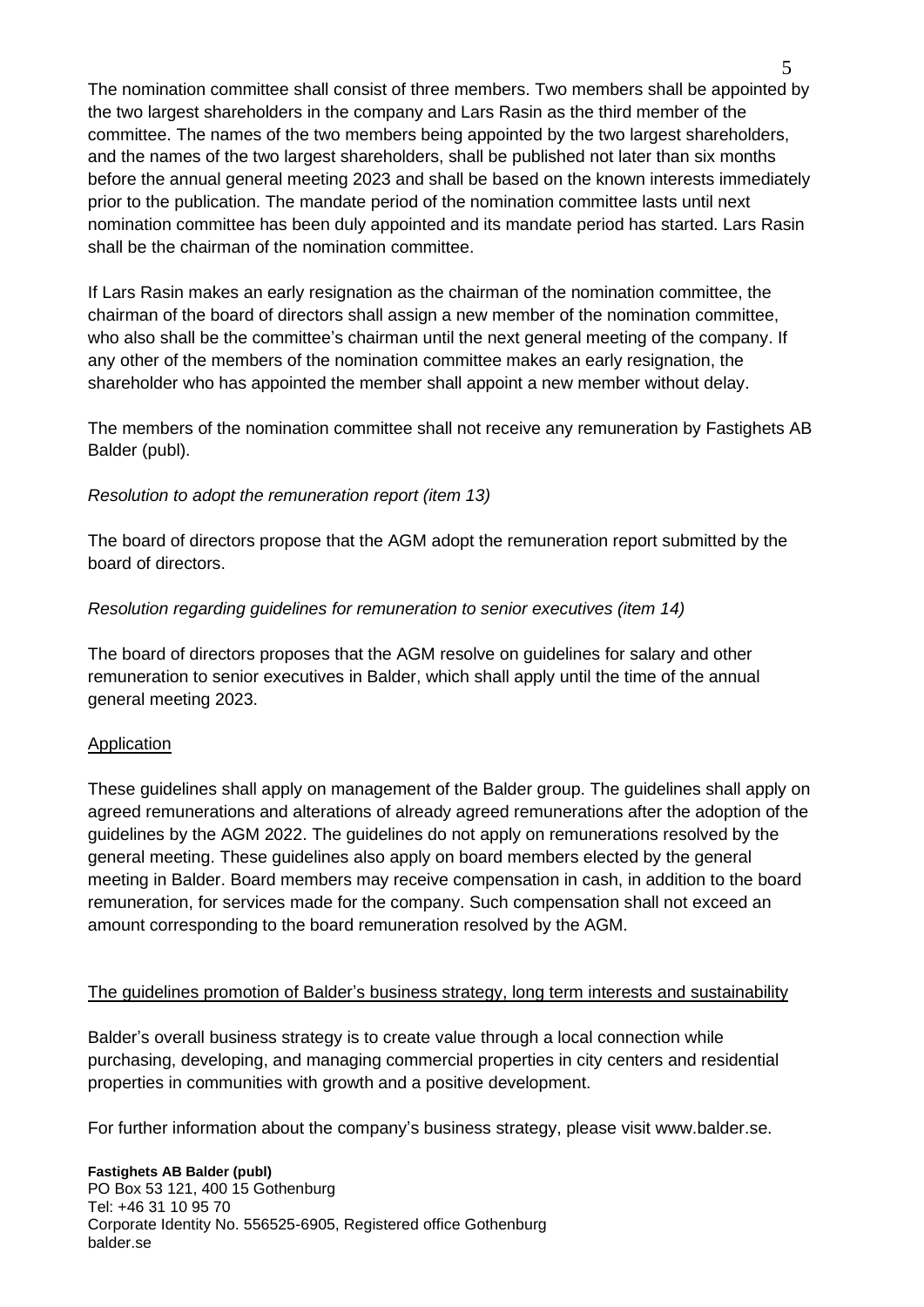Balder shall offer the compensations and terms of employment necessary to recruit and keep competent and qualified coworkers, whose employments are a prerequisite to enable the company to successfully implement the business strategy and to achieve the long-term interest of the company, including its sustainability. Balder shall be able to offer remuneration and other terms of employment that are market-related and competitive.

The compensation consisting of a fixed salary, pension benefits and other customary nonmonetary benefits that Balder offers its employees are overall evaluated by the board of directors. The guidelines provide that the management can receive a competitive total compensation.

As per today, the company has not established any incentives for the employees related to shares.

#### Remuneration etc.

The remuneration to CEO and management shall consist of a fixed salary paid in cash, pension benefits and other customary non-monetary benefits.

#### Fixed salary

Each member of the management of the Balder group shall as sole remuneration be offered a fixed salary paid in cash, which shall be competitive in relation to the difficulty of the position, the manager's experience, competence, responsibility, and performance. The fixed salary shall in general be revised yearly.

#### Variable remuneration

No variable remuneration shall be paid.

#### Pension

The CEO shall have a pension agreement with defined benefits, and other the members of management shall be subject to pension plans with fixed fees. The pension premiums paid by the company shall not exceed 35 percent of the CEO's fixed yearly salary while the pension premiums for the rest of the management shall not exceed 25 percent.

#### Non-monetary benefits

Other conventional non-monetary benefits may include e.g., health insurance, life insurance, health care insurance, and car benefit.

#### Termination of employment

Salary and severance payment shall not together exceed 18 months. If the CEO resigns, a mutual period of notice of six months applies. If the company gives the CEO notice, the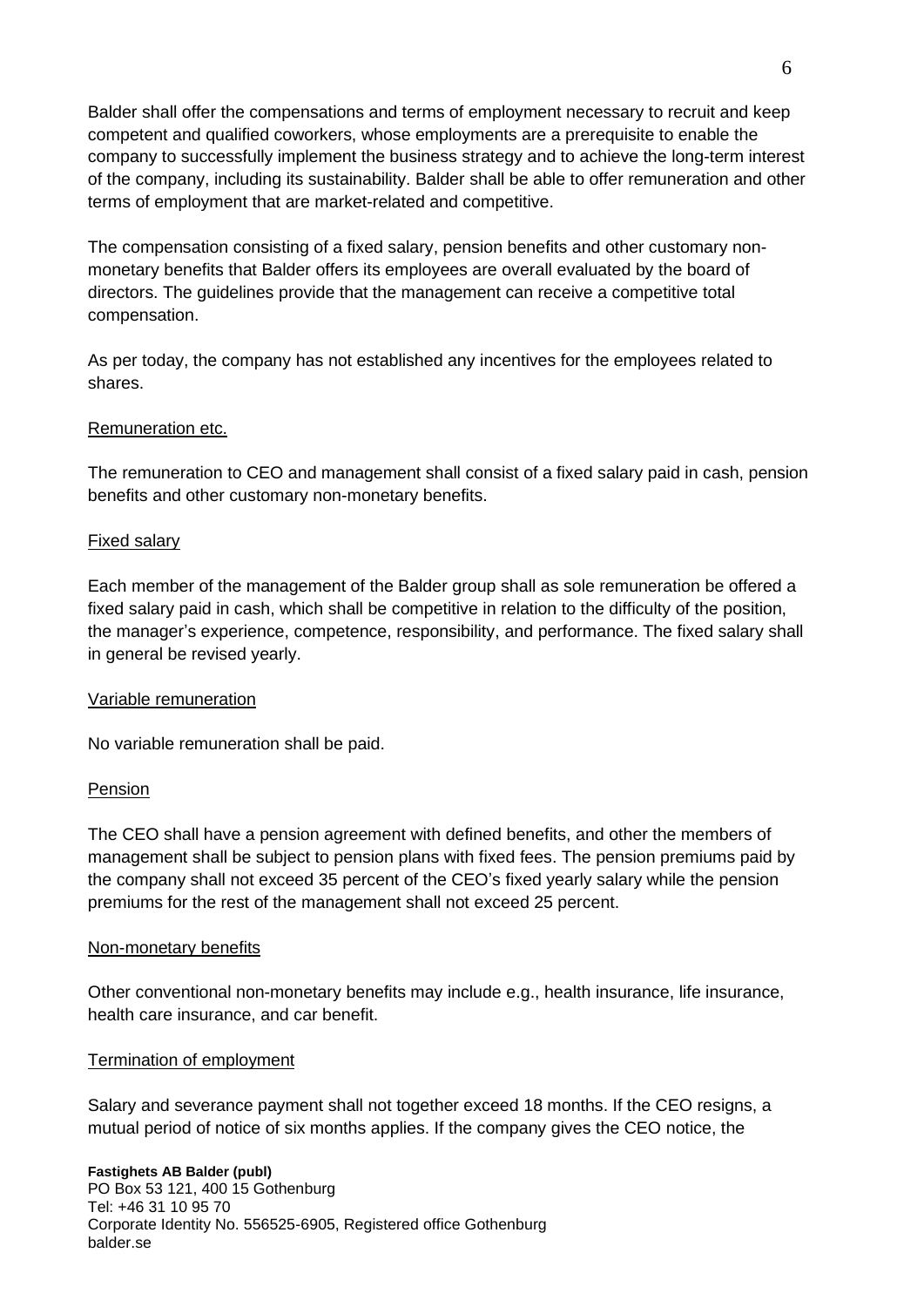company shall pay a severance payment for 12 months, from which no right to pension or vacation salary can derive. For other members of management, a mutual notice time of six months applies. No severance payment shall be made.

## Payment and terms of employment for employees

Balder has established a compensation committee that prepares guidelines for salary and terms of employment for management. During the preparation of the board of director's proposal for these guidelines, and during the evaluation whether the guidelines and their limitations are reasonable, salary and terms of employment for the company's employees has been considered, since information about employees' total compensation, the composition of the compensation, the increase of compensation and the historical rate of increase of compensation has formed the board's basis for the proposal.

# The decision procedure to establish, monitor and apply the guidelines

The compensation committee has drafted the proposal of these guidelines, whereas the board of directors has resolved to submit the proposal at the AGM. The compensation committee shall draft new proposals to new guidelines for remuneration to management when necessary – at least every fourth year – and submit the proposal to the AGM.

The guidelines shall apply until the AGM resolves to adopt new guidelines. The compensation committee shall monitor and evaluate variable compensation plans for the management, the application of the guidelines to compensation of management and the structures of compensation and levels of compensations in the company.

To the extent they are affected by the matter, the CEO or any other member of the management shall not be present when the board of directors discuss or resolve on matters related to compensation.

## Deviation from the guidelines

The board of directors may temporarily deviate from the guidelines, in part or entirely, if there are reasonable arguments in a particular matter and a deviation is necessary to achieve the company's long-term interests, including its sustainability, or to secure the company's financial strength. As described above, the compensation committee shall prepare the board's decision in matters regarding compensation, and this assignment includes to prepare deviations from the guidelines.

## *Resolution to authorise the board to resolve on new issues (item 15)*

The board proposes that the AGM authorise the board during the period until the next annual general meeting, on one or more occasions, with or without the preferential rights of the shareholders, to have the power to resolve on a new issue of Class B shares, warrants, or convertibles vesting the right to subscribed for or convert to shares of Class B.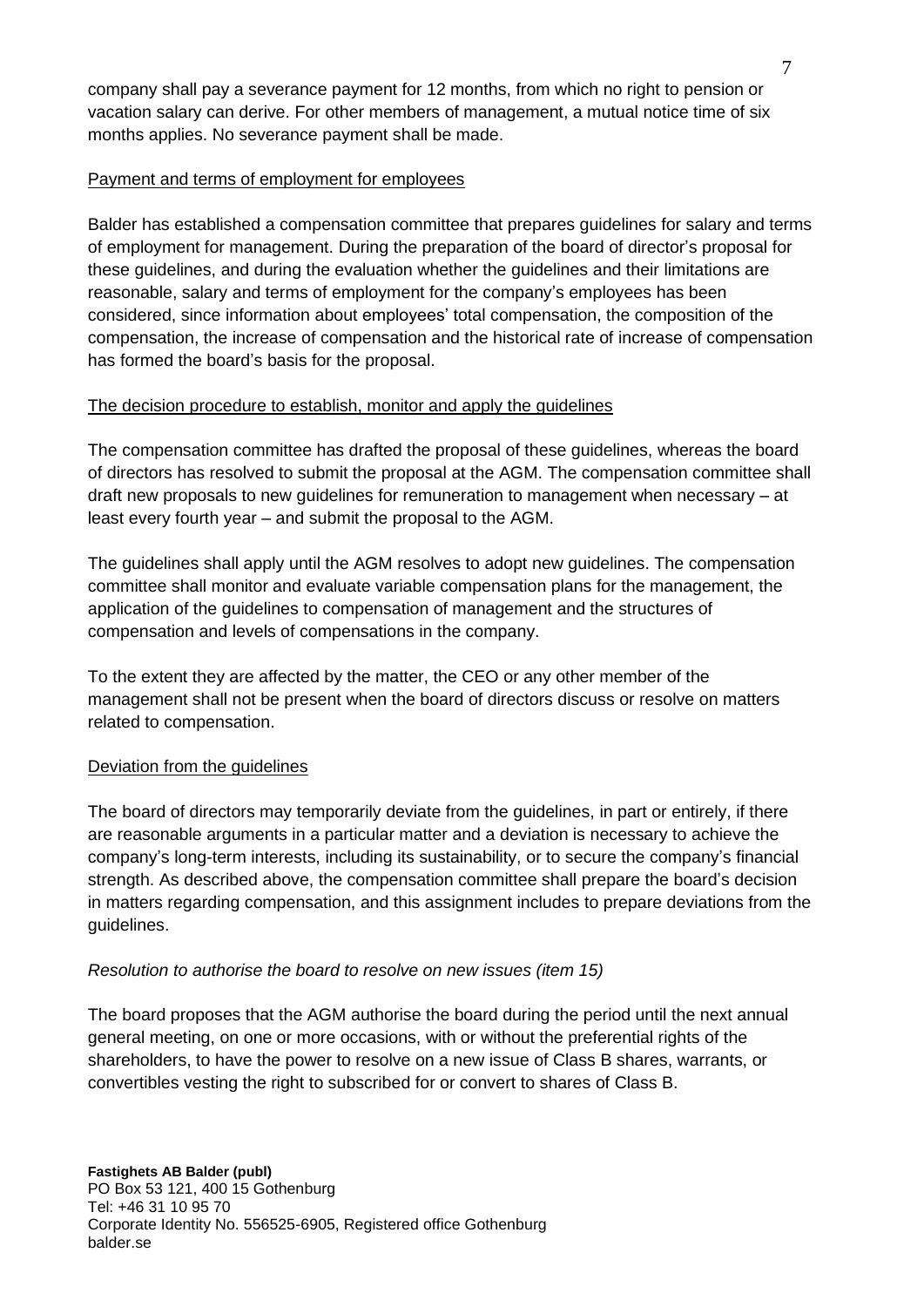The board of directors cannot, by virtue of authorization, resolve to issue shares, warrants or convertibles that together correspond to more than ten (10) per cent of all shares in the company. The proposal further denotes that subscription for the issued instrument can be paid for in cash, in kind or by right of set-off. Shares shall, in case of deviation from the preferential rights of shareholders, be issued to market price. If the authorization is combined with authorization regarding acquisition or sale of own shares (Item 16), the number of acquired own shares, shares of Class B, warrants or convertibles, that are transferred or issued in connection with the same purchase, shall not correspond to more than ten (10) per cent of all shares in the company.

The purpose of the authorization and the potential deviation from shareholders' preferential right is to enable the company, partly or wholly, to fund potential future real estate purchases or purchases of shares or interests in other legal entities, by issuing shares as payment of such purchases or to capitalize the company.

A resolution by the AGM is valid only were supported by shareholders holding at least two-thirds of both the votes cast and the shares represented at the meeting.

# *Resolution regarding authorisation for the board to resolve on acquisition and sale of own shares (item 16)*

The board of directors proposes that the AGM resolve to authorise the board, during the period until the next annual general meeting, on one or more occasions, to acquire its own Class B shares. The company may not acquire its own shares to the extent that the company´s holding of its own shares following the acquisition would exceed one-tenth of all shares in the company.

Acquisition of shares shall take place (i) on NASDAQ Stockholm and may only take place at a price within the registered price range at each time, which is deemed as the range between the highest price paid and lowest selling price or (ii) via a take-over bid directed to all holders of each class of shares, when the acquisition shall take place at a price that at the time of the resolution corresponds to not less than the current market price and not more than 150 per cent of the current market price. Payment for the shares shall be paid in cash.

In addition, the board proposes that the AGM authorise the board during the period until the next annual general meeting, on one or more occasions, to sell all shares of class B or part of all shares class B that the company holds at each point in time, (i) on NASDAQ Stockholm or (ii) in connection with acquisition of companies, operations or properties on market-related terms. Sale of shares on NASDAQ Stockholm may only take place at a price that is within the registered price range at each time. The authorisation includes the right to resolve on deviations from the shareholders' preferential rights and that payment may be made through set-off or contribution in kind.

If the exercise of the authorization to acquire or transfer own shares of class B is combined with the exercise of the authorization to issue new shares of class B, warrants or convertibles with the right to subscribe for shares of Class B (item 15) with the purpose of financing the acquisition of the entire or the part of properties, shares or participations in legal entities, the number of shares that have been transferred and issued and the warrants and convertibles that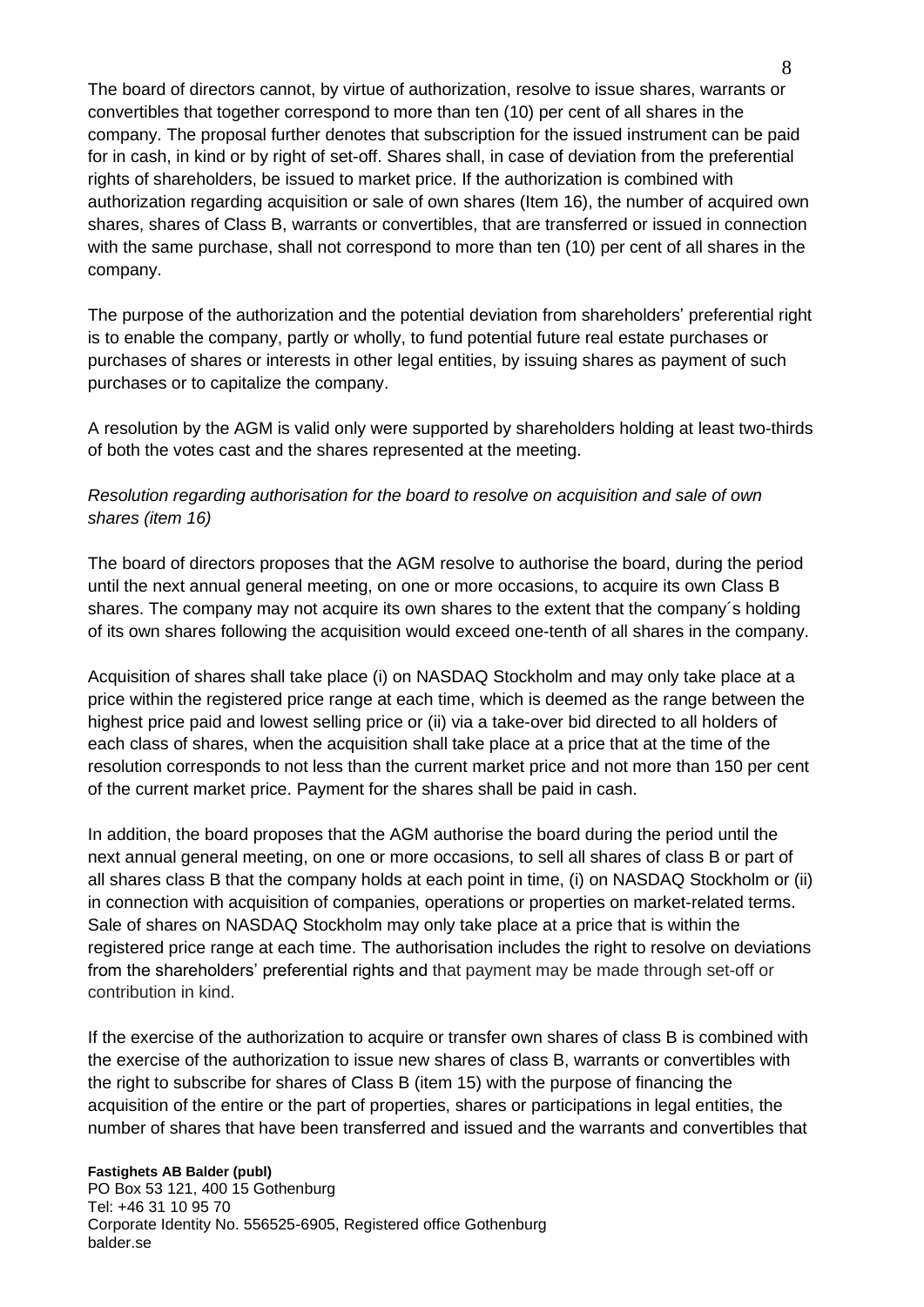have been issued in connection with the acquisition, together can correspond to a maximum of ten (10) per cent of all shares in the company.

For a resolution by the AGM, shareholders holding not less than two-thirds of both the votes cast and the shares represented at the general meeting shall support the proposal.

The authorization, in item 15 and 16, will give the board the possibility to plan for action and the possibility to continually adapt the company's capital structure and thereby contribute to increase the shareholder value and also have the possibility to finance future acquisitions.

## *Share split and amendment to the Articles of Association (item 17)*

With a view to obtaining a suitable number of shares for the company, the board of directors proposes that the AGM resolves:

that the number of shares in the company is increased by dividing each share, regardless of class, into six shares (share split), whereby the number of shares in the company increases to 67 376 592 shares of Class A and 1 051 623 408 shares of Class B;

that § 5 of the Articles of Association is amended as follows: *"Shares may be issued in two classes, Class A and Class B. The minimum aggregate number of shares shall be 1 000 000 000 and the maximum aggregate number of shares shall be 4 000 000 000.The maximum number of shares of Class A that may be issued shall be 200 000 000 and the maximum number of shares of Class B shall be 3 800 000 000";*

to authorize the board to decide on the record date for the share split and that

the board, or a person appointed by the board, shall be authorized to make such adjustments to the decision as required for registration or implementation.

The AGM is to decide on the above proposal as a whole, in one single resolution.

For a resolution by the AGM, shareholders holding not less than two-thirds of both the votes cast and the shares represented at the general meeting shall support the proposal.

#### **Information at the meeting**

The board and the CEO may, at the request of any shareholder, and if the board does not consider it to have a negative impact on the company, provide information about conditions that can affect the assessment of matters on the agenda, conditions that can affect assessment of the company´s or subsidiaries´ financial situation, or the company´s relationship to other group companies. Request for such information shall be made to Balder no later than ten days prior the AGM, i.e., May 2, 2022, to the postal address Fastighets AB Balder," Årsstämma 2022", Box 53121, 400 15 Göteborg or by e-mail to AGM@balder.se. The information will be provided on Balder's web page, [www.balder.se,](http://www.balder.se/) and in Balder's head office, Parkgatan 49, Göteborg, no later than five days prior the AGM, i.e., May 7, 2022. Information will also be distributed to the